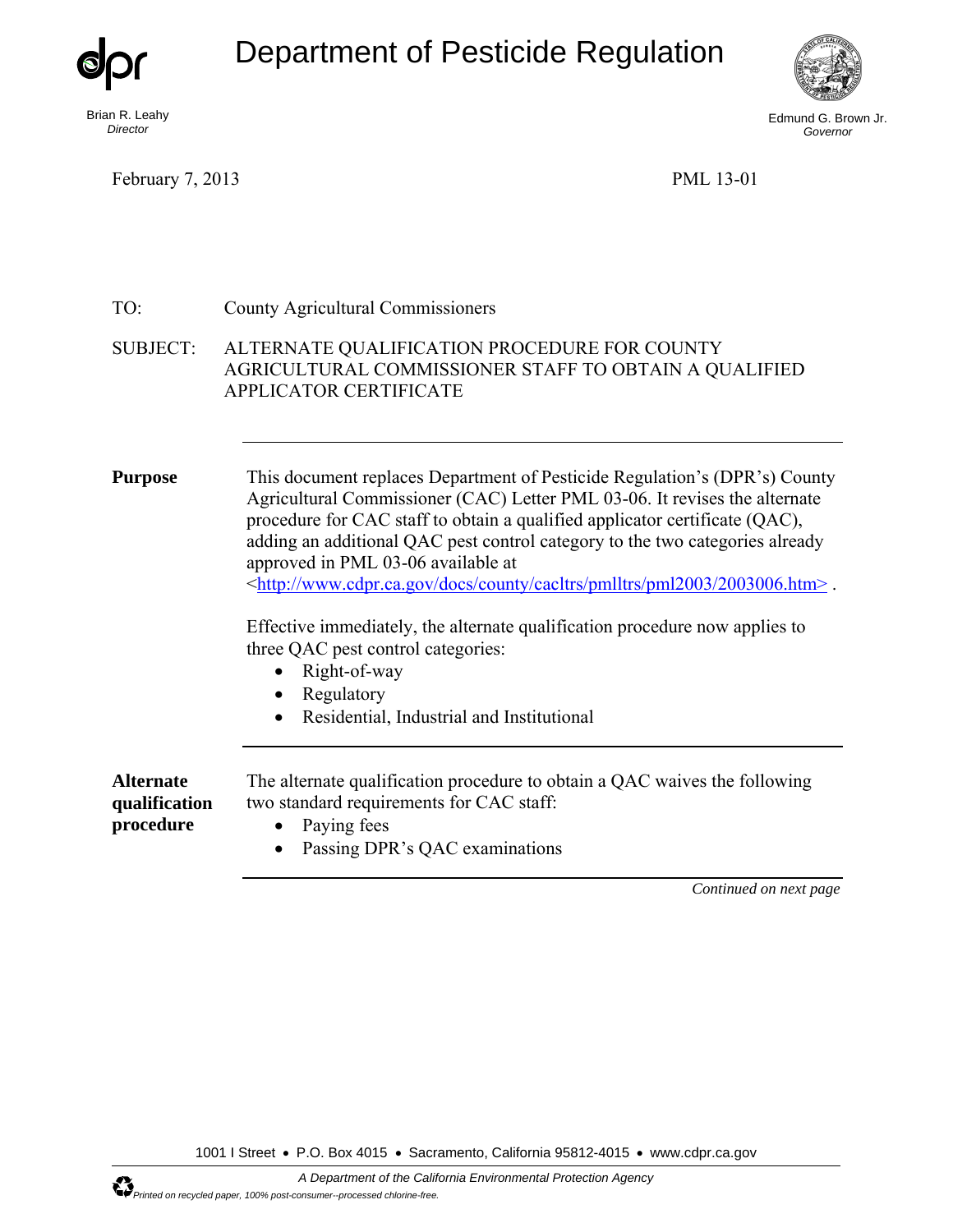County Agricultural Commissioners February 7, 2013 Page 2

## *Continued on next page* **Background** As part of their job duties, certain CAC staff use or supervise the use of restricted use pesticides under a mandated county, state, or federal pest management program. Usually this involves right-of-way pest control, regulatory pest eradication programs and, less commonly, application of fumigants at CAC facilities. At the 2012 Winter Conference, the California Agricultural Commissioners and Sealers Association (CACASA) discussed adding an additional QAC category – residential, industrial and institutional – to the two categories already approved in DPR's CAC Letter PML 03-06. The justification for the additional category was described in a letter from the CACASA Pesticide Regulatory Affairs Committee to DPR on January 9, 2013. **Who is eligible** To be eligible, CAC staff must verify that they: Are performing pest control in right-of-way, regulatory, or industrial settings as part of their job duties. Possess a valid CDFA license in Pesticide Regulation. This license substitutes for the required DPR examination Laws, Regulations and the Basic Principles of Safe Pesticide Use. Possess certain additional valid county agricultural inspector biologist licenses issued by the California Department of Food and Agriculture (CDFA). The valid CDFA licenses are listed in the following paragraph, "Qualifying CDFA licenses." If CAC staff separate employment, the QAC would become invalid. Staff would need to apply for a new QAC when employed by a CAC in a different county. **Address of record** DPR will use the address of the employing CAC office as the address of record for the QAC holder. The QAC holder is required to notify DPR if they separate employment from the CAC, or if there is a change of address for the CAC office.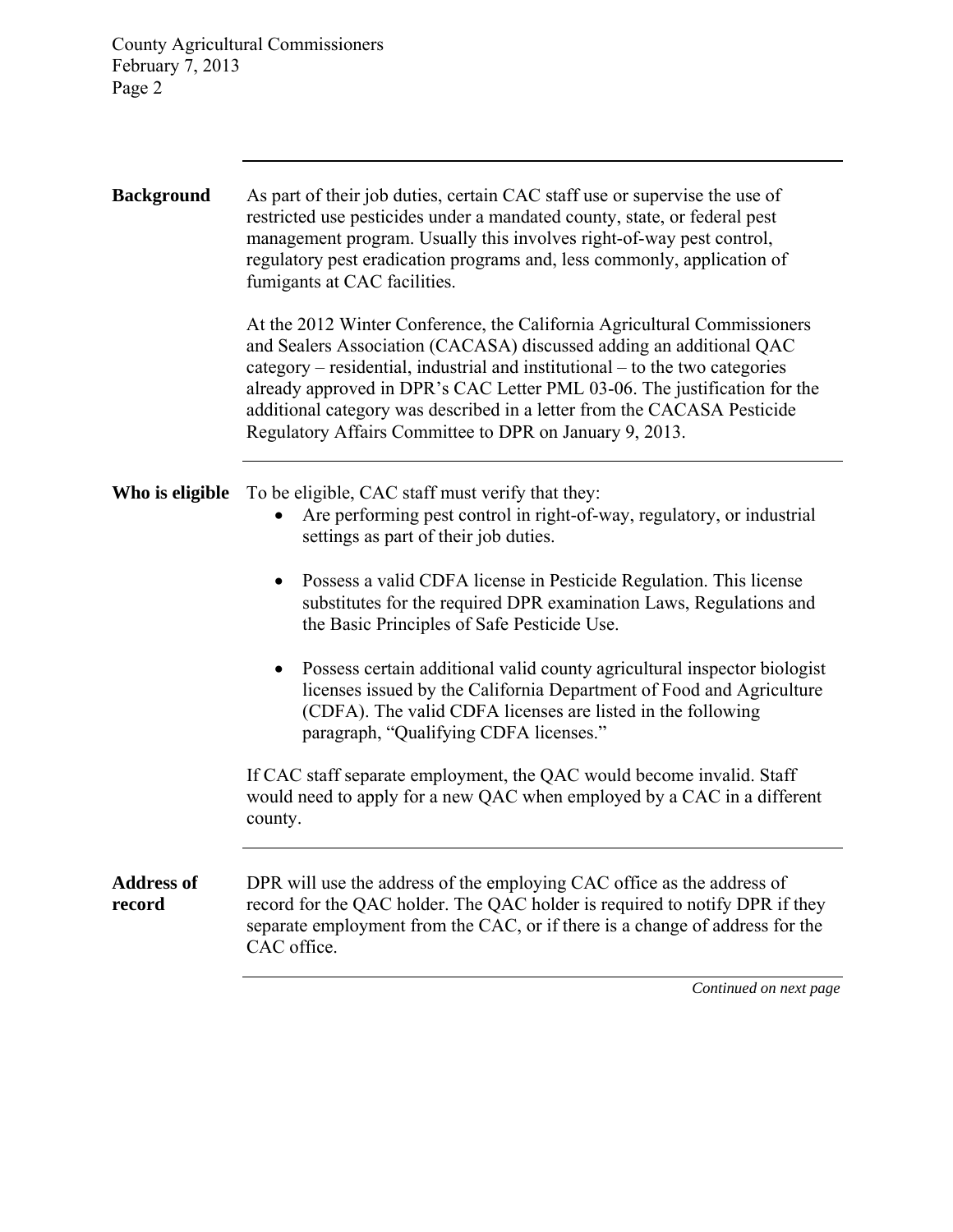| <b>How to apply</b><br>or renew    | To apply for a new QAC or to add a new category to an existing QAC, CAC<br>staff need to submit to DPR a:<br>Completed QAC Application, PR-PML-001A, indicating the pest<br>$\bullet$<br>control category (ies) desired.<br>Completed waiver request form, PR-PML-001A-WR, indicating the<br>valid county inspector biologist license(s) held by the applicant.<br>• Copy of the qualifying CDFA county inspector biologist licenses. |
|------------------------------------|---------------------------------------------------------------------------------------------------------------------------------------------------------------------------------------------------------------------------------------------------------------------------------------------------------------------------------------------------------------------------------------------------------------------------------------|
|                                    | To renew a QAC, CAC staff need to submit to DPR a:<br>Completed waiver request form, PR-PML-001A-WR.<br>Documentation of completing the number of continuing education<br>$\bullet$<br>hours required for renewing their QAC.                                                                                                                                                                                                         |
| Qualifying<br><b>CDFA</b> licenses | The table below describes the relationship between the DPR QAC pest<br>control categories, DPR examinations, and CDFA county inspector biologist                                                                                                                                                                                                                                                                                      |

control categories, DPR examinations, and CDFA county inspector biologist licenses.

| <b>QAC</b> pest control                      | <b>DPR</b> examinations                                                                                                             | <b>CDFA</b> licenses                                                                                             |
|----------------------------------------------|-------------------------------------------------------------------------------------------------------------------------------------|------------------------------------------------------------------------------------------------------------------|
| category                                     | required for standard                                                                                                               | required for alternate                                                                                           |
|                                              | application procedure                                                                                                               | procedure                                                                                                        |
| Right-of-way                                 | 1) Laws, Regulations,<br>and the Basic<br>Principles of Safe<br>Pesticide Use                                                       | 1) Pesticide Regulation<br>2) Integrated Pest<br>Management                                                      |
|                                              | 2) Right-of-way                                                                                                                     |                                                                                                                  |
| Regulatory                                   | 1) Laws, Regulations,<br>and the Basic<br>Principles of Safe<br>Pesticide Use<br>2) Regulatory                                      | 1) Pesticide Regulation<br>2) Pest Prevention and<br><b>Plant Regulation</b>                                     |
| Residential, Industrial<br>and Institutional | 1) Laws, Regulations,<br>and the Basic<br>Principles of Safe<br>Pesticide Use<br>2) Residential,<br>Industrial and<br>Institutional | 1) Pesticide Regulation<br>2) Integrated Pest<br>Management<br>3) Pest Prevention and<br><b>Plant Regulation</b> |